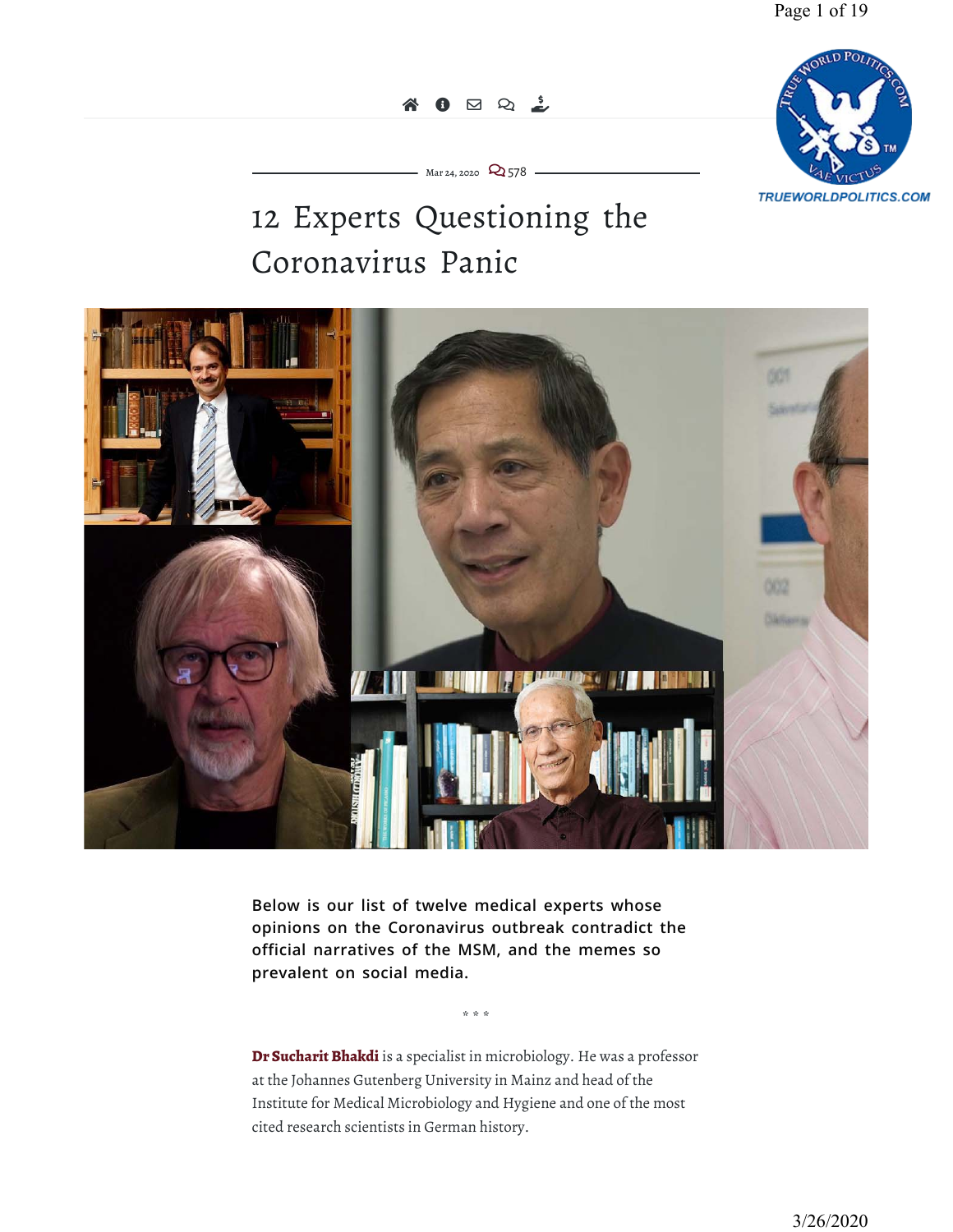What he says:

We are afraid that 1 million infections with the new virus will lead to 30 deaths per day over the next 100 days. But we do not realise that 20, 30, 40 or 100 patients positive for normal coronaviruses are already dying every day.

[The government's anti-COVID19 measures] are grotesque, absurd and very dangerous […] The life expectancy of millions is being shortened. The horrifying impact on the world economy threatens the existence of countless people. The consequences on medical care are profound. Already services to patients in need are reduced, operations cancelled, practices empty, hospital personnel dwindling. All this will impact profoundly on our whole society.

All these measures are leading to self-destruction and collective suicide based on nothing but a spook.



**Dr Wolfgang Wodarg** is a German physician specialising in Pulmonology, politician and former chairman of the Parliamentary Assembly of the Council of Europe. In 2009 he called for an inquiry

\*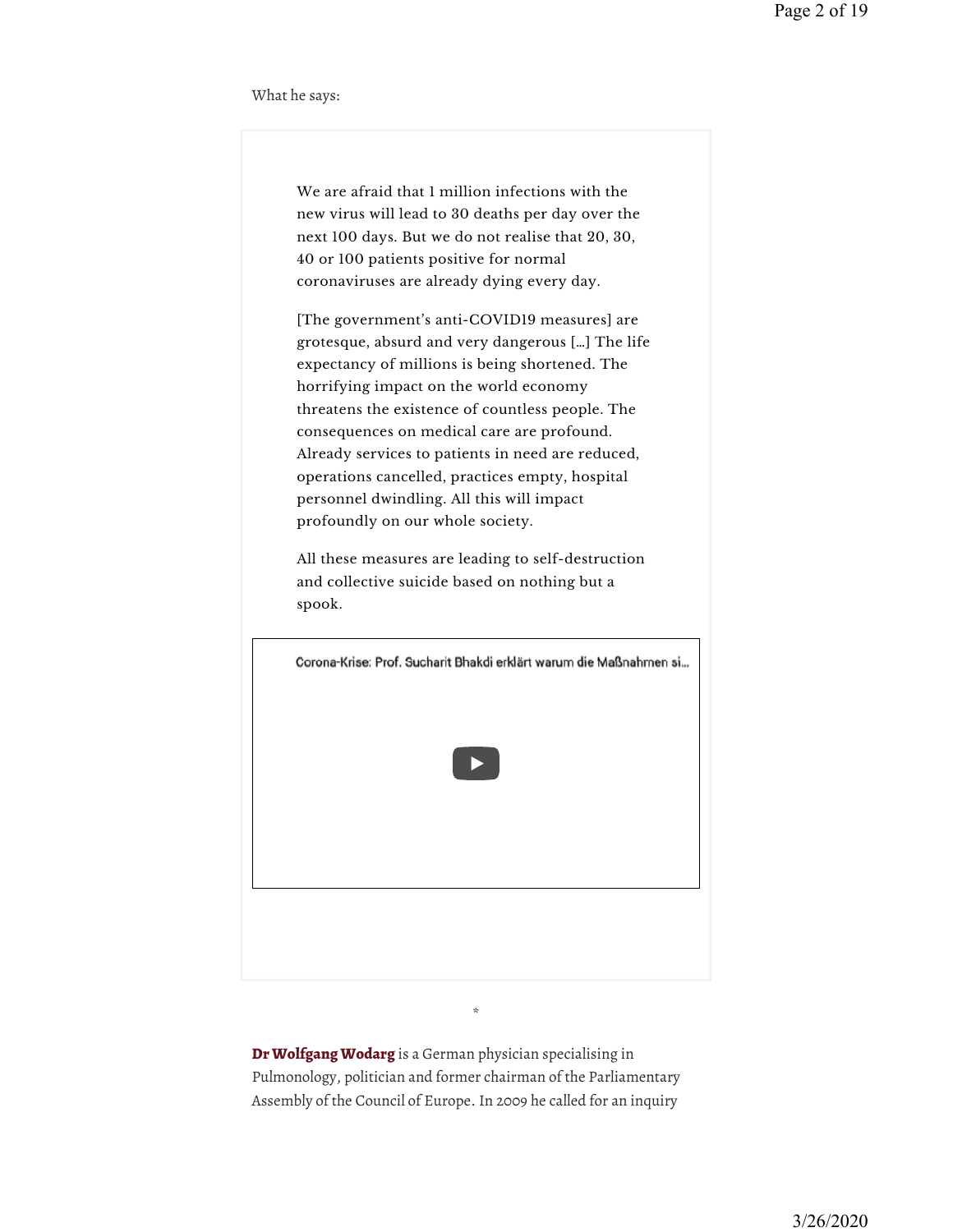into alleged conflicts of interest surrounding the EU response to the Swine Flu pandemic.

What he says:

Politicians are being courted by scientists… scientists who want to be important to get money for their institutions. Scientists who just swim along in the mainstream and want their part of it [...] And what is missing right now is a rational way of looking at things.

We should be asking questions like "How did you find out this virus was dangerous?", "How was it before?", "Didn't we have the same thing last year?", "Is it even something new?"



That's missing.

**Dr Joel Kettner** s professor of Community Health Sciences and Surgery at Manitoba University, former Chief Public Health Officer for Manitoba province and Medical Director of the International Centre for Infectious Diseases.

\*

What he **says**: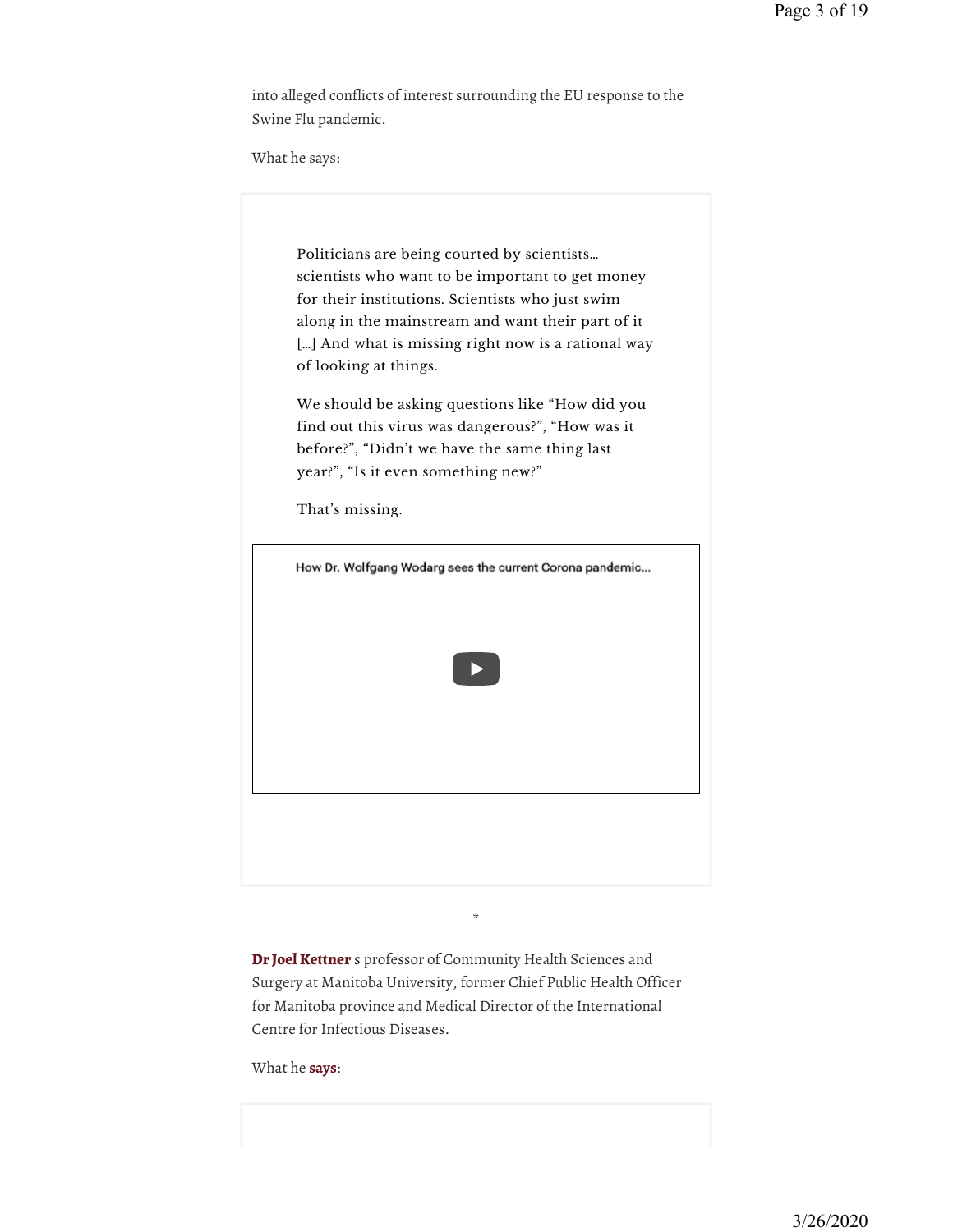I have never seen anything like this, anything anywhere near like this. I'm not talking about the pandemic, because I've seen 30 of them, one every year. It is called influenza. And other respiratory illness viruses, we don't always know what they are. But I've never seen this reaction, and I'm trying to understand why.

## […]

I worry about the message to the public, about the fear of coming into contact with people, being in the same space as people, shaking their hands, having meetings with people. I worry about many, many consequences related to that.

## […]

In Hubei, in the province of Hubei, where there has been the most cases and deaths by far, the actual number of cases reported is 1 per 1000 people and the actual rate of deaths reported is 1 per 20,000. So maybe that would help to put things into perspective.

00:00 00:00

**Dr John Ioannidis** Professor of Medicine, of Health Research and Policy and of Biomedical Data Science, at Stanford University School of Medicine and a Professor of Statistics at Stanford University School of Humanities and Sciences. He is director of the Stanford Prevention Research Center, and co-director of the Meta-Research Innovation Center at Stanford (METRICS).

\*

He is also the editor-in-chief of the European Journal of Clinical Investigation. He was chairman at the Department of Hygiene and Epidemiology, University of Ioannina School of Medicine as well as adjunct professor at Tufts University School of Medicine.

As a physician, scientist and author he has made contributions to evidence-based medicine, epidemiology, data science and clinical research. In addition, he pioneered the field of meta-research. He has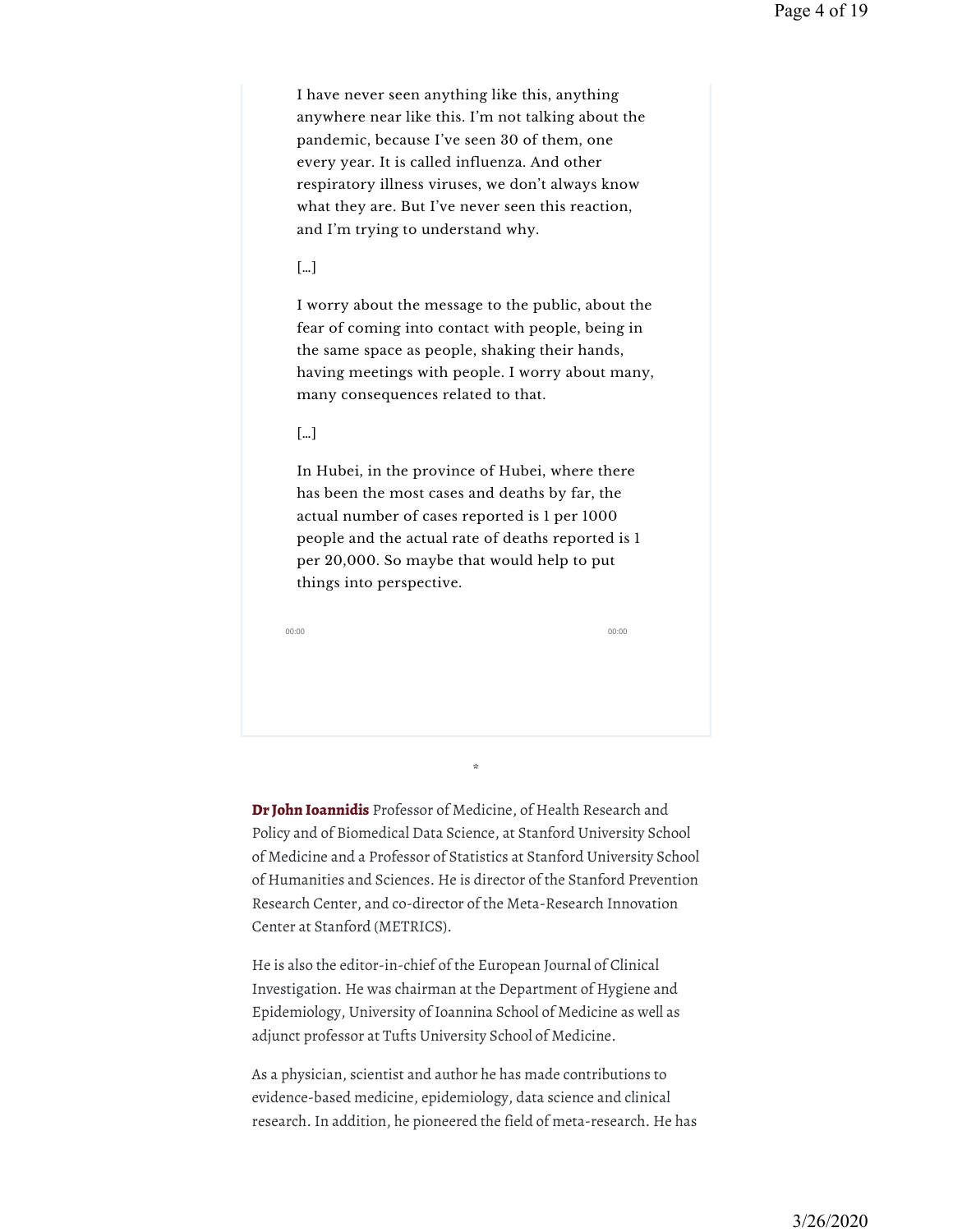shown that much of the published research does not meet good scientific standards of evidence.

What he **says**:

Patients who have been tested for SARS-CoV-2 are disproportionately those with severe symptoms and bad outcomes. As most health systems have limited testing capacity, selection bias may even worsen in the near future.

The one situation where an entire, closed population was tested was the Diamond Princess cruise ship and its quarantine passengers. The case fatality rate there was 1.0%, but this was a largely elderly population, in which the death rate from Covid-19 is much higher.

# […]

Could the Covid-19 case fatality rate be that low? No, some say, pointing to the high rate in elderly people. However, even some so-called mild or common-cold-type coronaviruses that have been known for decades can have case fatality rates as high as 8% when they infect elderly people in nursing homes.

# […]

If we had not known about a new virus out there, and had not checked individuals with PCR tests, the number of total deaths due to "influenza-like illness" would not seem unusual this year. At most, we might have casually noted that flu this season seems to be a bit worse than average.

*– "A fiasco in the making? As the coronavirus pandemic takes hold, we are making decisions without reliable data", Stat News, 17th March 2020* 

\*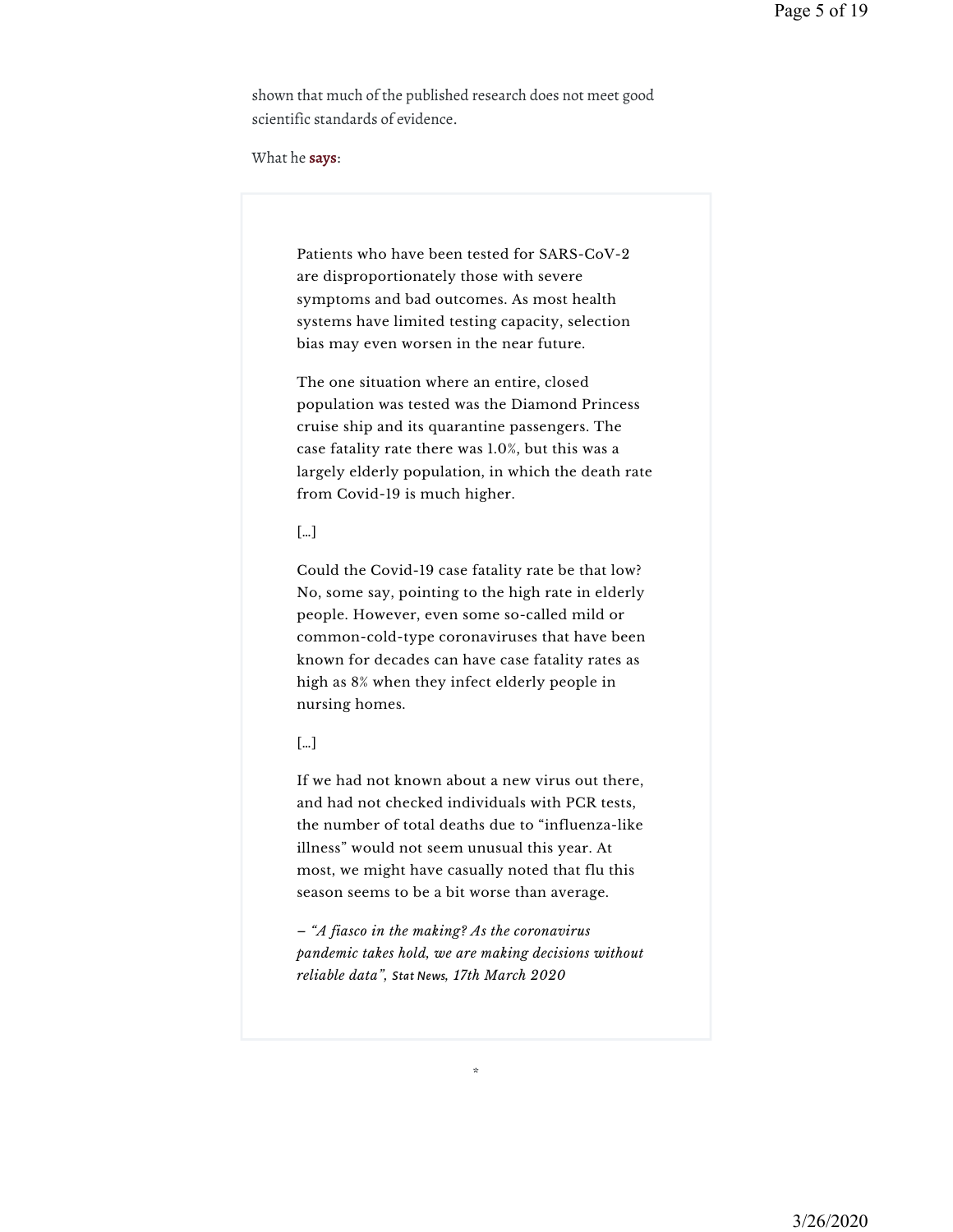Dr Yoram Lass is an Israeli physician, politician and former Director General of the Health Ministry. He also worked as Associate Dean of the Tel Aviv University Medical School and during the 1980s presented the science-based television show Tatzpit.

What he **says**:

Italy is known for its enormous morbidity in respiratory problems, more than three times any other European country. In the US about 40,000 people die in a regular flu season and so far 40-50 people have died of the coronavirus, most of them in a nursing home in Kirkland, Washington.

## […]

In every country, more people die from regular flu compared with those who die from the coronavirus.

# […]

…there is a very good example that we all forget: the swine flu in 2009. That was a virus that reached the world from Mexico and until today there is no vaccination against it. But what? At that time there was no Facebook or there maybe was but it was still in its infancy. The coronavirus, in contrast, is a virus with public relations.

Whoever thinks that governments end viruses is wrong.

*– Interview in Globes, March 22nd 2020*

Dr Pietro Vernazza is a Swiss physician specialising Infectious Diseases at the Cantonal Hospital St. Gallen and Professor of Health Policy.

\*

What he says: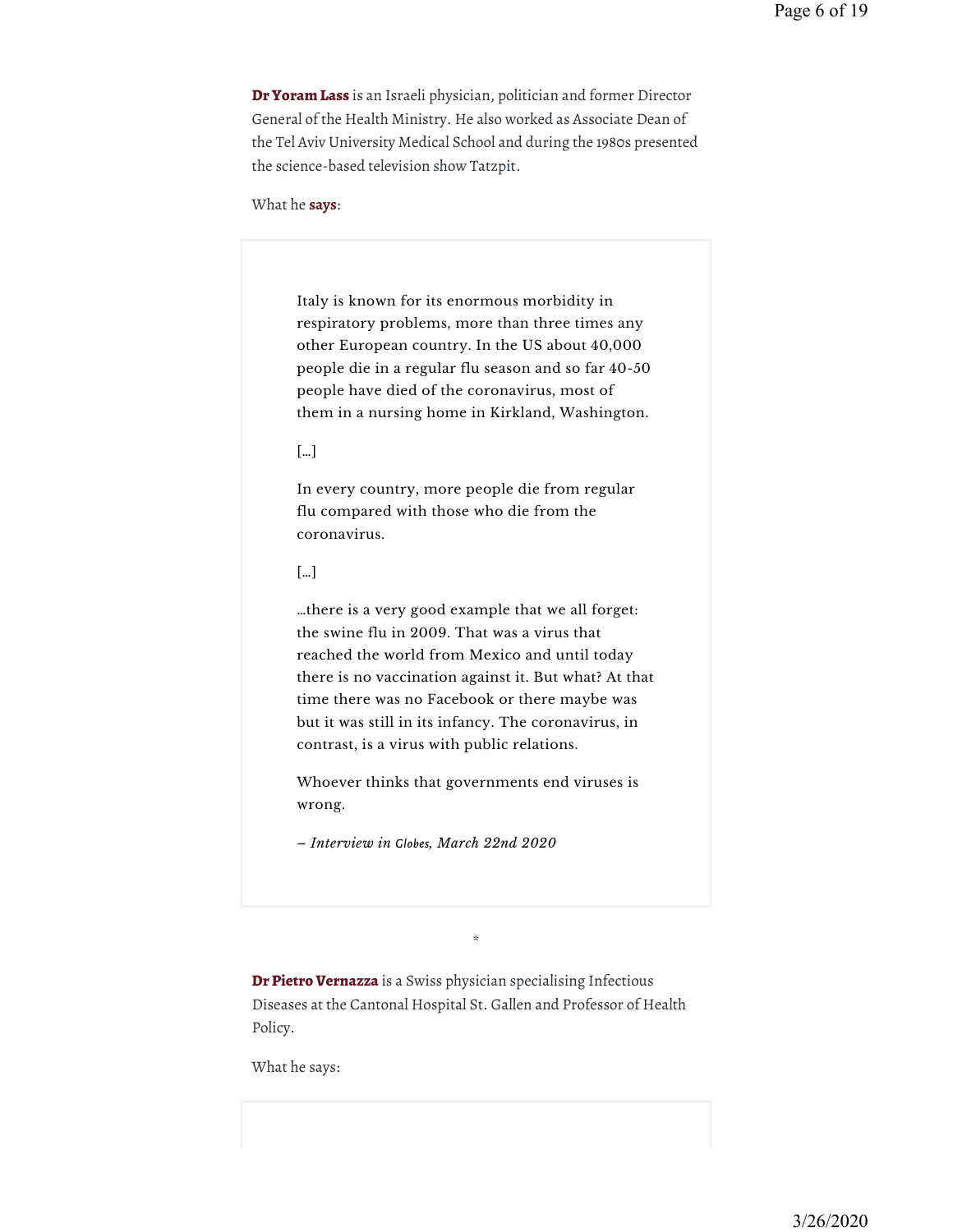We have reliable figures from Italy and a work by epidemiologists, which has been published in the renowned science journal ‹Science›, which examined the spread in China. This makes it clear that around 85 percent of all infections have occurred without anyone noticing the infection. 90 percent of the deceased patients are verifiably over 70 years old, 50 percent over 80 years.

# […]

In Italy, one in ten people diagnosed die, according to the findings of the *Science* publication, that is statistically one of every 1,000 people infected. Each individual case is tragic, but often – similar to the flu season – it affects people who are at the end of their lives.

[…]

If we close the schools, we will prevent the children from quickly becoming immune.

[…]

We should better integrate the scientific facts into the political decisions.

*– Interview in St. Galler Tagblatt, 22nd March 2020* 

**Frank Ulrich Montgomery** is German radiologist, former President of the German Medical Association and Deputy Chairman of the World Medical Association.

\*

What he **says**:

I'm not a fan of lockdown. Anyone who imposes something like this must also say when and how to pick it up again. Since we have to assume that the virus will be with us for a long time, I wonder when we will return to normal? You can't keep schools and daycare centers closed until the end of the year. Because it will take at least that long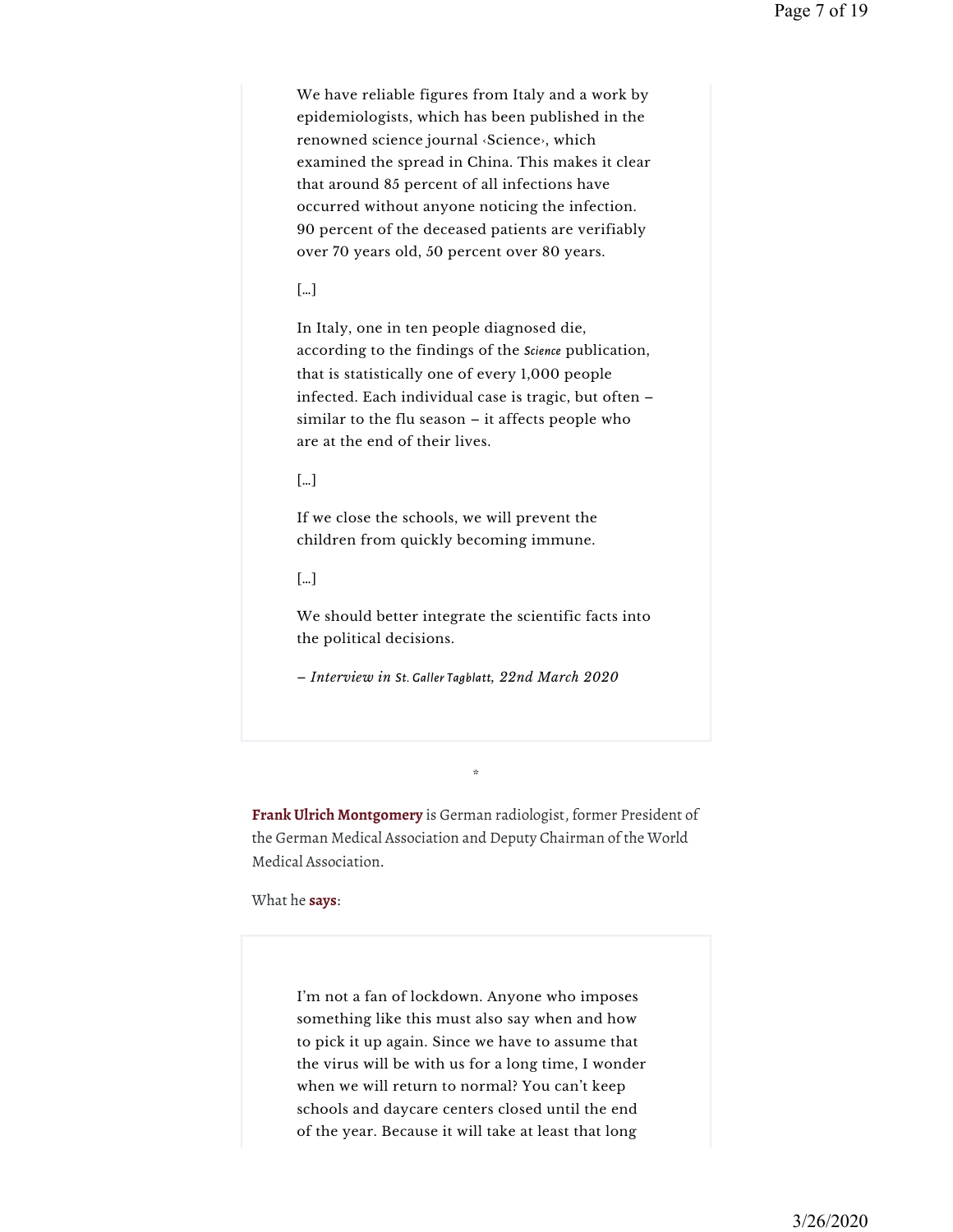until we have a vaccine. Italy has imposed a lockdown and has the opposite effect. They quickly reached their capacity limits, but did not slow down the virus spread within the lockdown.

*– Interview in General Anzeiger, 18th March 2020*

Prof. Hendrik Streeck is a German HIV researcher, epidemiologist and clinical trialist. He is professor of virology, and the director of the Institute of Virology and HIV Research, at Bonn University.

\*

What he **says**:

The new pathogen is not that dangerous, it is even less dangerous than Sars-1. The special thing is that Sars-CoV-2 replicates in the upper throat area and is therefore much more infectious because the virus jumps from throat to throat, so to speak. But that is also an advantage: Because Sars-1 replicates in the deep lungs, it is not so infectious, but it definitely gets on the lungs, which makes it more dangerous.

# […]

You also have to take into account that the Sars-CoV-2 deaths in Germany were exclusively old people. In Heinsberg, for example, a 78-year-old man with previous illnesses died of heart failure, and that without Sars-2 lung involvement. Since he was infected, he naturally appears in the Covid 19 statistics. But the question is whether he would not have died anyway, even without Sars-2.

*– Interview in Frankfurter Allgemeine, 16th March 2020*

\*

Dr Yanis Roussel **et. al.** – A team of researchers from the Institut Hospitalo-universitaire Méditerranée Infection, Marseille and the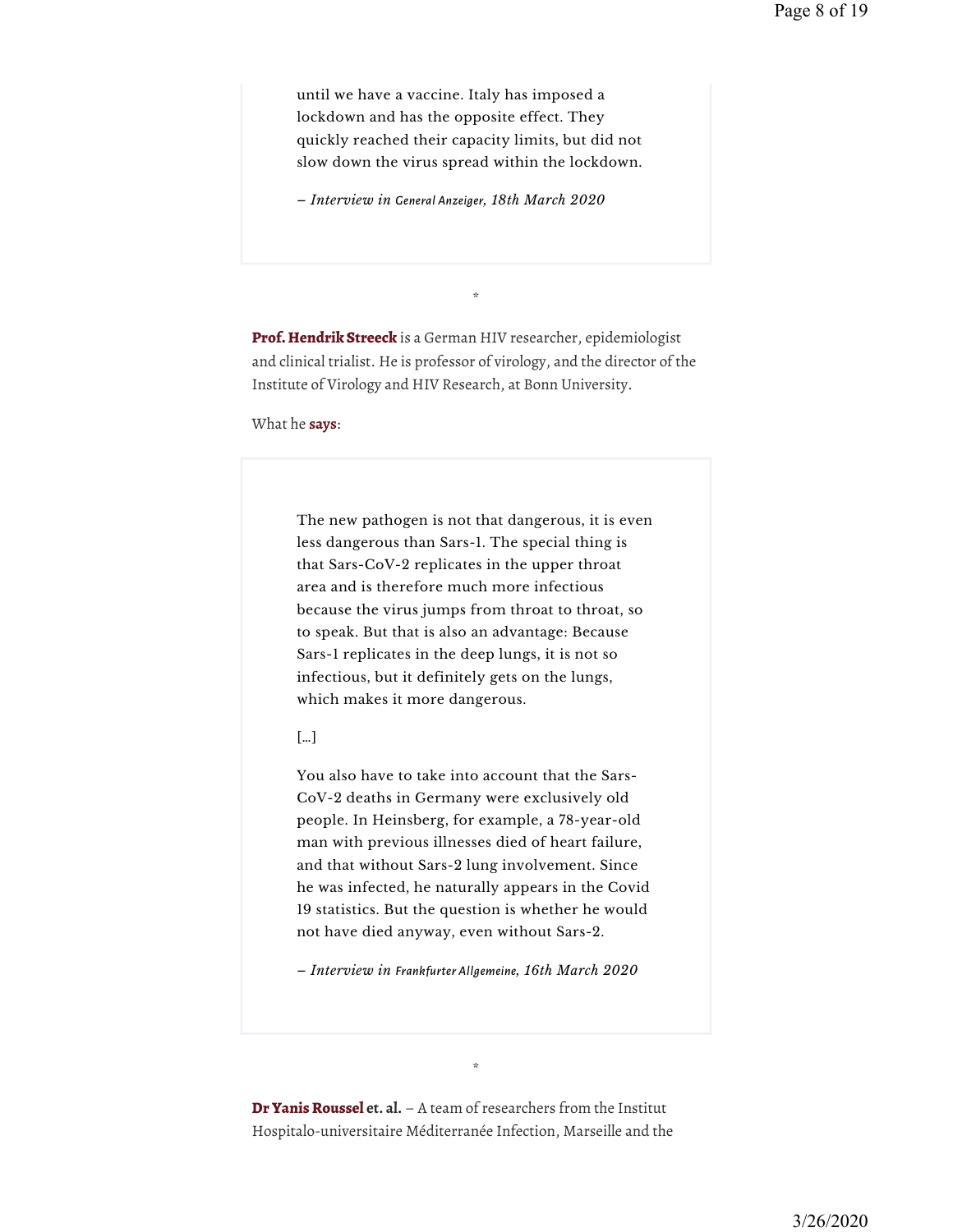Institut de Recherche pour le Développement, Assistance Publique-Hôpitaux de Marseille, conducting a peer-reviewed study on Coronavirus mortality for the government of France under the 'Investments for the Future' programme.

What they **say**:

The problem of SARS-CoV-2 is probably overestimated, as 2.6 million people die of respiratory infections each year compared with less than 4000 deaths for SARS-CoV-2 at the time of writing.

# […]

This study compared the mortality rate of SARS-CoV-2 in OECD countries (1.3%) with the mortality rate of common coronaviruses identified in AP-HM patients (0.8%) from 1 January 2013 to 2 March 2020. Chi-squared test was performed, and the P-value was 0.11 (not significant).

## […]

…it should be noted that systematic studies of other coronaviruses (but not yet for SARS-CoV-2) have found that the percentage of asymptomatic carriers is equal to or even higher than the percentage of symptomatic patients. The same data for SARS-CoV-2 may soon be available, which will further reduce the relative risk associated with this specific pathology.

*– "SARS-CoV-2: fear versus data", International Journal of Antimicrobial Agents, 19th March 2020*

Dr. David Katz is an American physician and founding director of the Yale University Prevention Research Center

\*

What he **says**: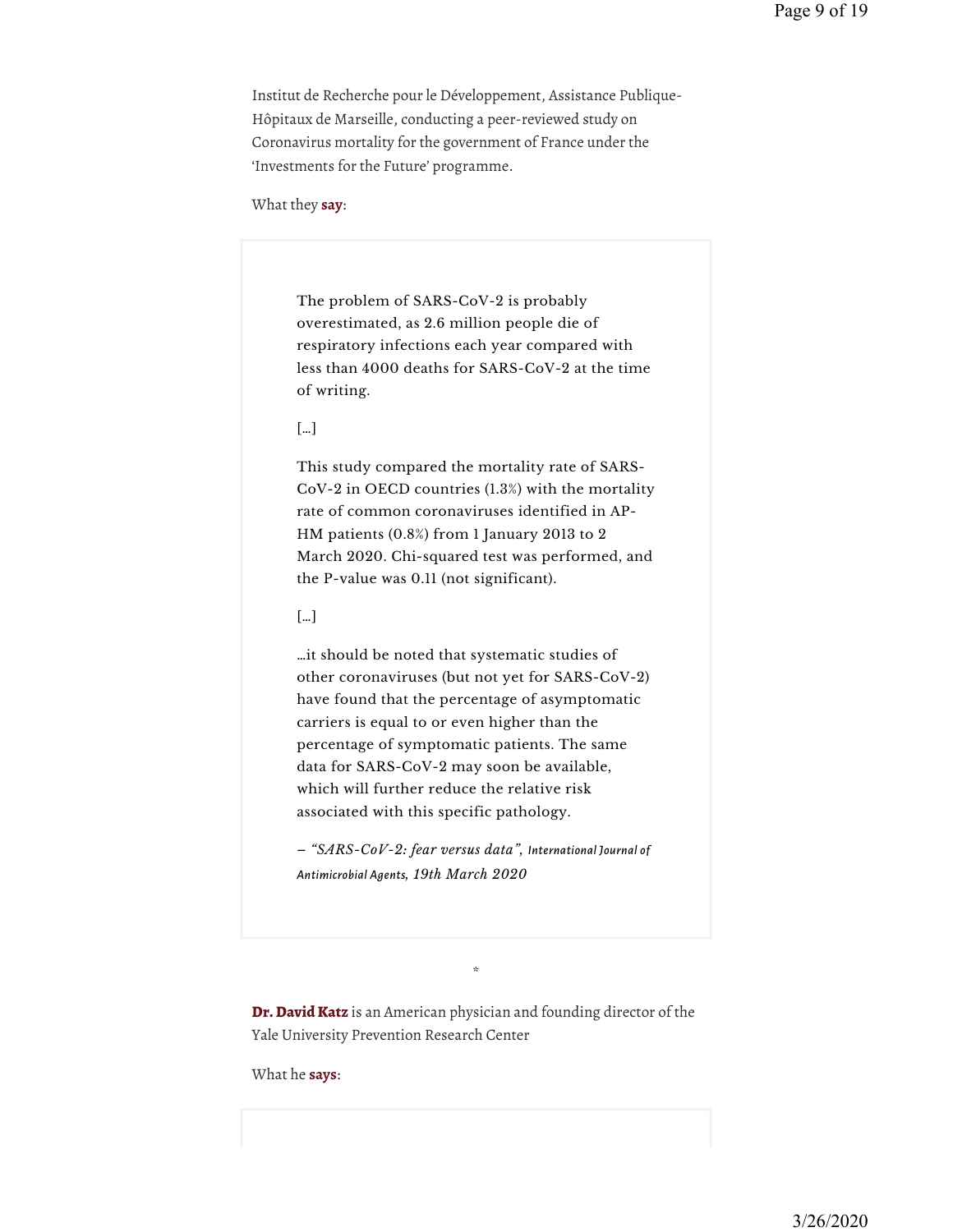I am deeply concerned that the social, economic and public health consequences of this near-total meltdown of normal life — schools and businesses closed, gatherings banned — will be long-lasting and calamitous, possibly graver than the direct toll of the virus itself. The stock market will bounce back in time, but many businesses never will. The unemployment, impoverishment and despair likely to result will be public health scourges of the first order.

*– "Is Our Fight Against Coronavirus Worse Than the Disease?", New York Times 20th March 2020* 

Michael T. Osterholm is regents professor and director of the Center for Infectious Disease Research and Policy at the University of Minnesota.

\*

What he **says**:

Consider the effect of shutting down offices, schools, transportation systems, restaurants, hotels, stores, theaters, concert halls, sporting events and other venues indefinitely and leaving all of their workers unemployed and on the public dole. The likely result would be not just a depression but a complete economic breakdown, with countless permanently lost jobs, long before a vaccine is ready or natural immunity takes hold.

# […]

[T]he best alternative will probably entail letting those at low risk for serious disease continue to work, keep business and manufacturing operating, and "run" society, while at the same time advising higher-risk individuals to protect themselves through physical distancing and ramping up our health-care capacity as aggressively as possible. With this battle plan, we could gradually build up immunity without destroying the financial structure on which our lives are based.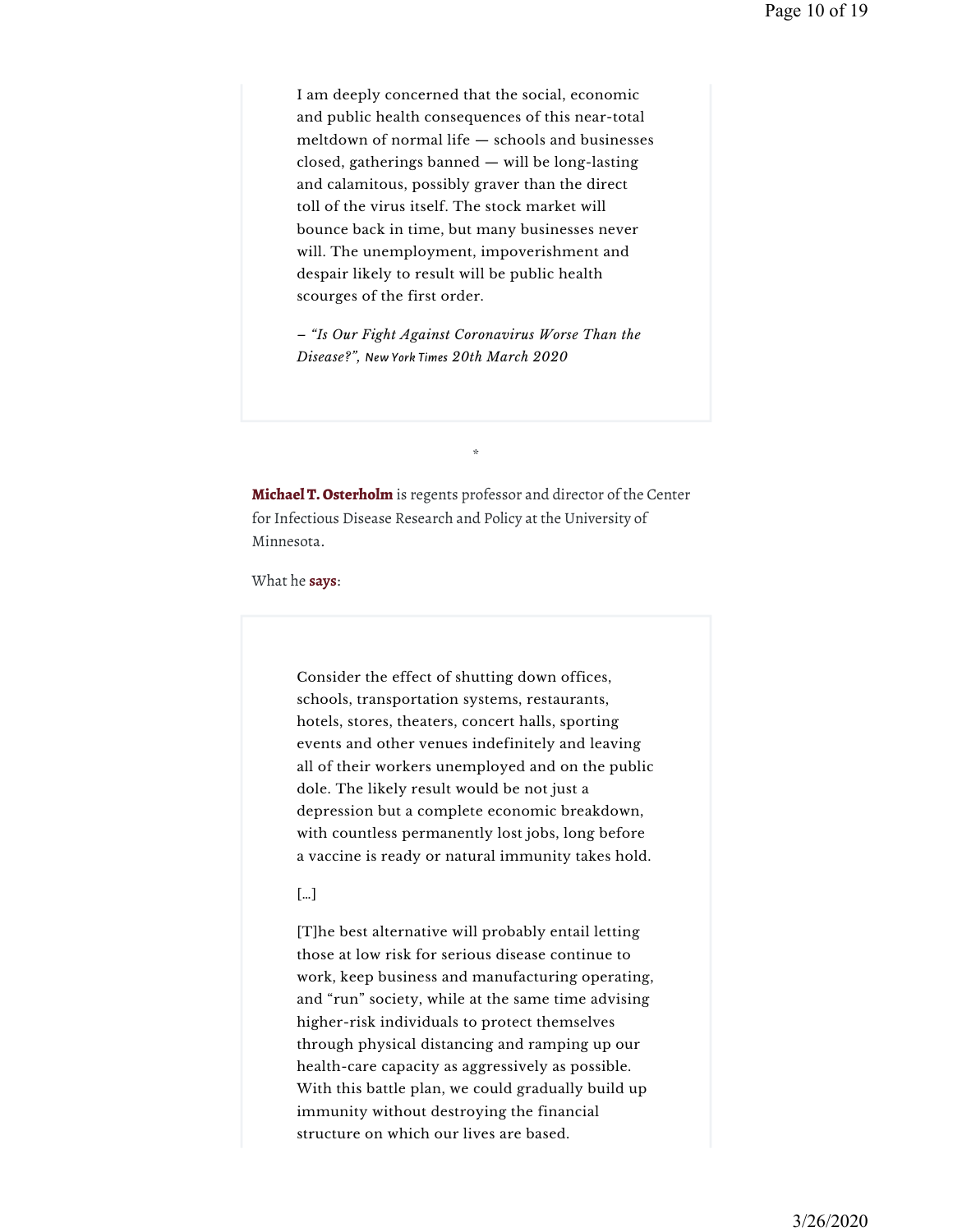*– "Facing covid-19 reality: A national lockdown is no cure", Washington Post 21st March 2020*

\*

Dr Peter Goetzsche is Professor of Clinical Research Design and Analysis at the University of Copenhagen and founder of the Cochrane Medical Collaboration. He has written several books on corruption in the field of medicine and the power of big pharmaceutical companies.

What he **says**:

Our main problem is that no one will ever get in trouble for measures that are too draconian. They will only get in trouble if they do too little. So, our politicians and those working with public health do much more than they should do.

No such draconian measures were applied during the 2009 influenza pandemic, and they obviously cannot be applied every winter, which is all year round, as it is always winter somewhere. We cannot close down the whole world permanently.

Should it turn out that the epidemic wanes before long, there will be a queue of people wanting to take credit for this. And we can be damned sure draconian measures will be applied again next time. But remember the joke about tigers. "Why do you blow the horn?" "To keep the tigers away." "But there are no tigers here." "There you see!"

*– "Corona: an epidemic of mass panic", blog post on Deadly Medicines 21st March 2020*

If you can find any other examples of noteworthy experts deviating from the mainstream narrative, please post them below. As always, this list have been impossible to build without

\*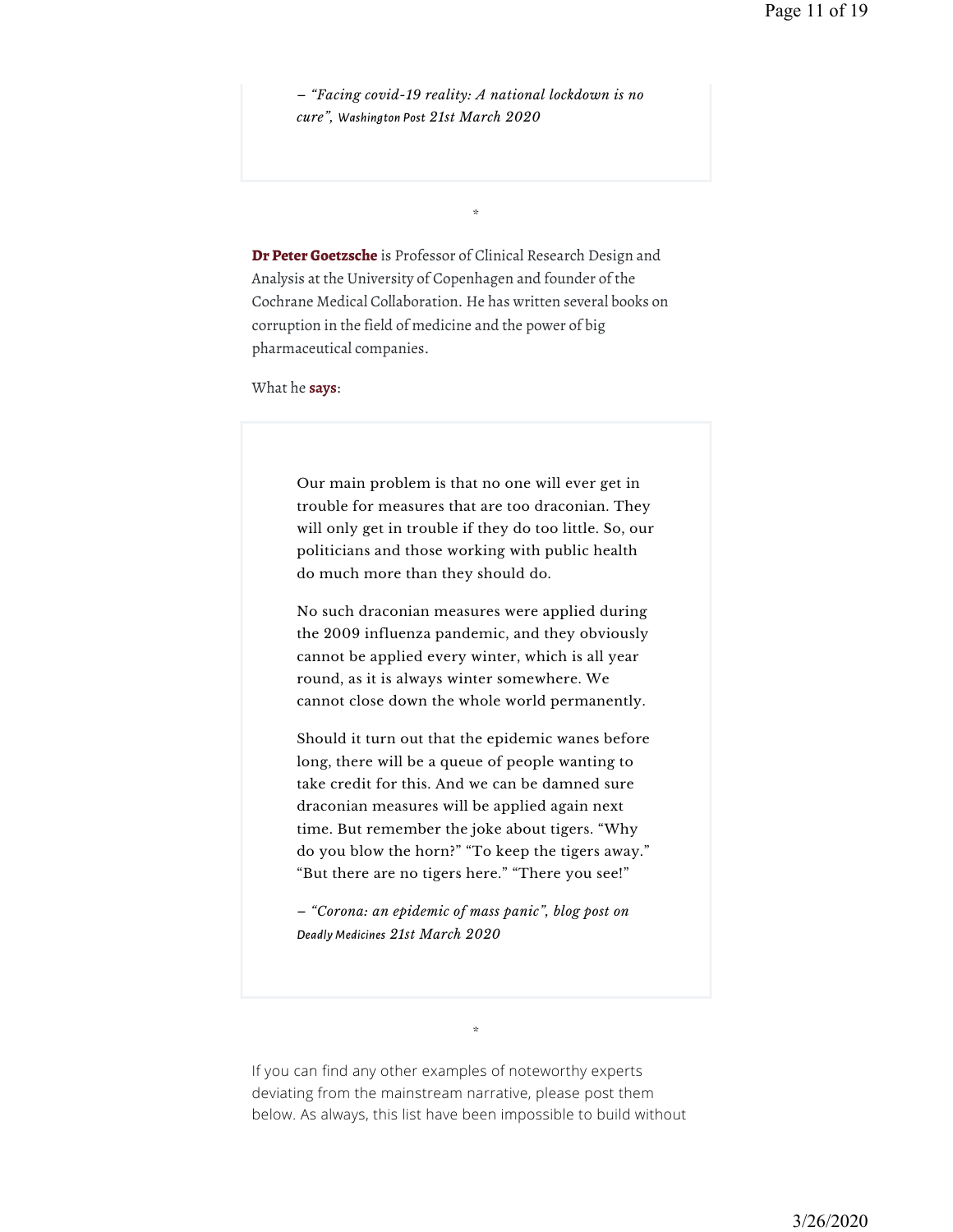|               | An indispensable resource.                                                    |                |         |    |                                  |              | Swiss Propaganda Research. Follow their work and share widely.                                                                                                                                                                             |
|---------------|-------------------------------------------------------------------------------|----------------|---------|----|----------------------------------|--------------|--------------------------------------------------------------------------------------------------------------------------------------------------------------------------------------------------------------------------------------------|
|               |                                                                               | f              |         |    |                                  |              |                                                                                                                                                                                                                                            |
|               | FILED UNDER: CORONAVIRUS, LATEST, OTHER MEDIA<br>YANIS ROUSSEL, YORAM LASS    |                |         |    |                                  |              | TAGGEDWITH: CORONAVIRUS, DAVID KATZ, FRANK ULRICH MONTGOMERY, HENDRIK STREECK,<br>JOEL KETTNER, JOHN IOANNIDIS, LIST, MICHAEL T OSTHOLM, PETER GOETZSCHE, PIETRO<br>VERNAZZA, SUCHARIT BHAKDI, SWISS PROPAGANDA RESEARCH, WOLFGANG WODARG, |
|               |                                                                               |                |         |    |                                  |              | CAN YOU SPARE \$1.00 A MONTH TO SUPPORT INDEPENDENT MEDIA<br>OffGuardian does not accept advertising or sponsored content. We have no<br>large financial backers. We are not funded by any government or NGO.                              |
|               |                                                                               |                |         |    |                                  |              | Donations from our readers is our only means of income. Even the smallest<br>amount of support is hugely appreciated.                                                                                                                      |
|               |                                                                               | support us on  | patreon |    | support<br>PavPal<br>offGuardiar |              | Our Bitcoin JTR code is: 1JR1whUa3G24wXpDyqMKpieckMGGW2u2VX                                                                                                                                                                                |
|               |                                                                               |                |         |    |                                  |              | Connect with                                                                                                                                                                                                                               |
| b             | link<br>b-quote<br>Join the discussion                                        | ul<br>u        | ol      | Ιi |                                  | code spoiler |                                                                                                                                                                                                                                            |
| ⊠ Subscribe ▼ |                                                                               |                |         |    |                                  |              | $\triangle$ newest $\triangle$ oldest $\triangle$ most voted                                                                                                                                                                               |
|               | <b>Sara Chaves</b>                                                            |                |         |    |                                  |              | < ∂                                                                                                                                                                                                                                        |
|               | Is that all a lie?<br>they don't have more space during the influenza season? |                |         |    |                                  |              | How about all the doctors and nurses out there saying they are overwhelmed with patients?<br>Does this usually happen with influenza? Are hospitals every year turning people away cause                                                   |
|               | $\bullet$ 0 0 $\bullet$                                                       | Reply          |         |    |                                  |              | <b>① Mar 26, 2020 2:30 PM</b>                                                                                                                                                                                                              |
|               | <b>Michael</b>                                                                |                |         |    |                                  |              | < ∂<br>Oxford epidemiologist Sunetra Gupta and team say doomsday models are way off.                                                                                                                                                       |
|               |                                                                               | <b>Q</b> Reply |         |    |                                  |              | <b>① Mar 26, 2020 1:54 PM</b>                                                                                                                                                                                                              |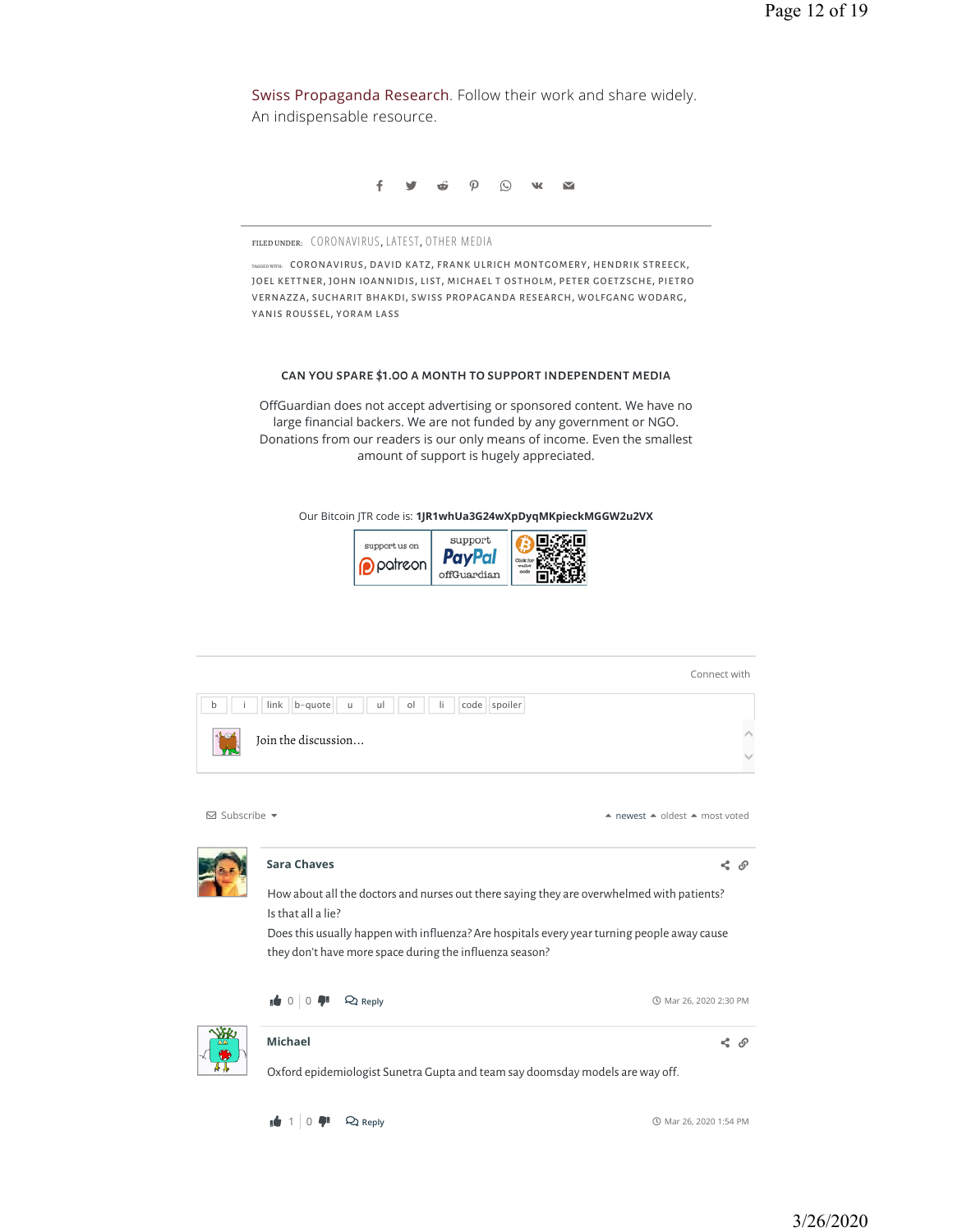



## **Wildsilver**

 $\leq$   $\circ$ 

Colour me skeptical, but I'm struggling to believe what most officials, governments & media repeaters are claiming as fact.

Without making light of the situation, what I'm observing is a massively disproportionate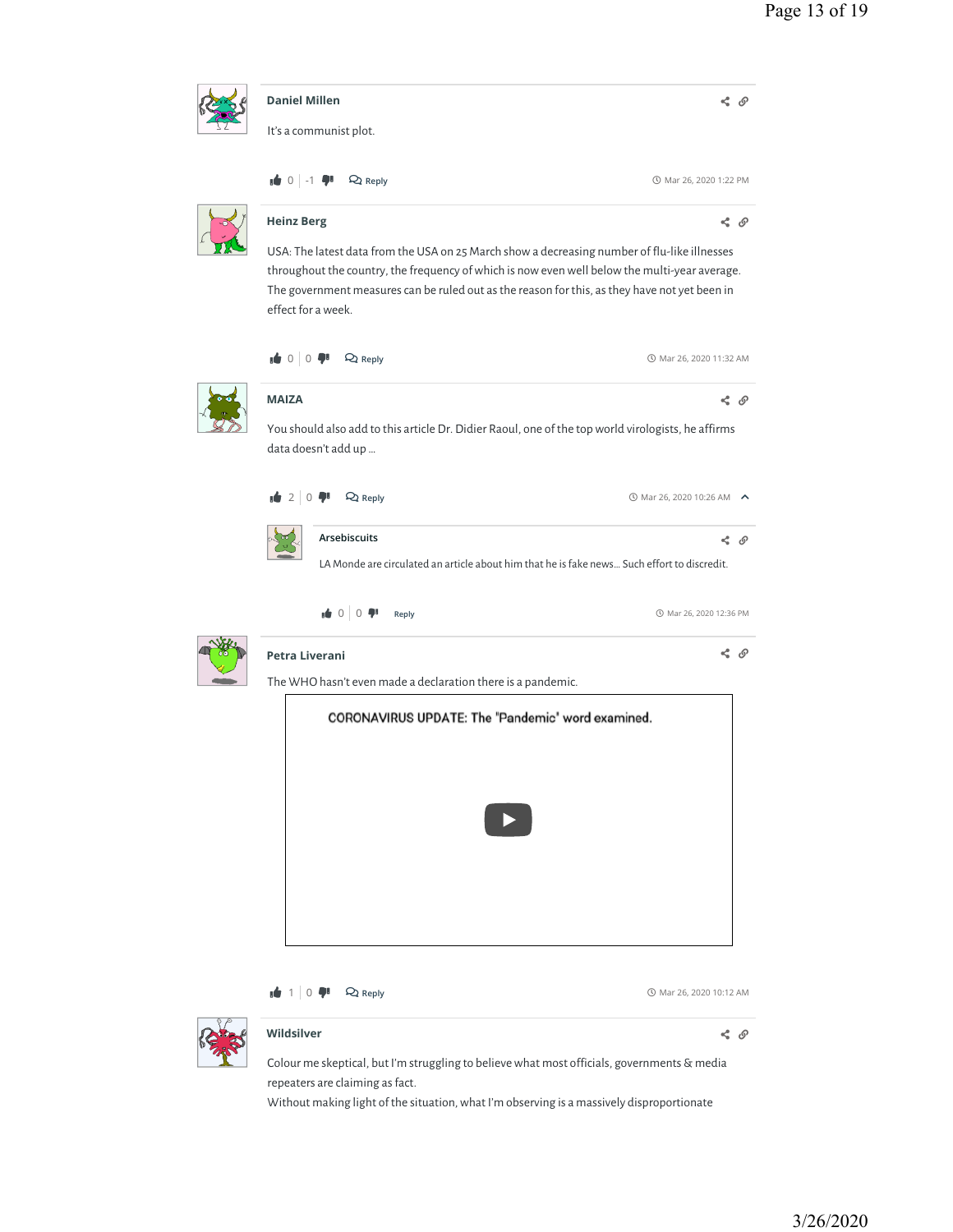response to a problem. That bothers me & I want to understand why.

Seems more like a manic panic pandemic than actual evidence would warrant. Similar to 'weapons of mass destruction' back in the day leading to permanent war in Iraq. Heavy handed disproportionate response.

However, when one considers this flu in context of the unwind in globalisation, economies shrinking while debt & credit expansion continued unabated, it would be make excellent cover for the markets melt down now occurring. Luckily, no bankers to blame this time ha ha.

War is a racket, even without overt military battles.

I've come around to think of this all in 'holistic' terms of the two year old 'Trade War', which I think marked the turn from peak pie. Understandably, no major player wants to see their slice shrink. Reckon the gloves came off then too.

Larry Romanoff at Global Research has been on this from the beginning.

His research & timeline essays have detailed from the very earliest days in China, where most was as yet an unknown, through to targeting South Korea & Italy.

Check him out.

1. Jan 25 **https://www.globalresearch.ca/chinas-new-coronavirus-an-examination-of-thefacts/5701662**

2. Feb 24 **https://www.globalresearch.ca/covid-19-originated-us-japanese-tvbroadcast/5704493**

3. Mar 4 **https://www.globalresearch.ca/china-coronavirus-shocking-update/5705196**

4. Mar 11 **https://www.globalresearch.ca/covid-19-further-evidence-virus-originatedus/5706078**

5. Mar 19 **https://www.globalresearch.ca/covid-19-all-truth-three-stages/5706329**

6. Mar 20 **https://www.globalresearch.ca/covid-usa-targeting-italy-and-south-korea/5707042**

Together with the above specialists it's tragically clear that truth is in short supply, way less than demand.

**8** 0 **P** Q Reply **Mar 26, 2020 9:08 AM** 



### **Roger G Lewis**

**https://www.youtube.com/watch?v=qKxeyOveas4** #CovidPurpose

 $\bigcup$  0 0  $\bigcup$   $\bigotimes$  Reply

0 0  **Reply** Mar 26, 2020 8:33 AM

 $\leq$   $\circ$ 

 $\leq$   $\circ$ 



#### **Roger G Lewis**

I spoke with John Ward of The Slog Last night on Whats app , he said Macron has upped the Ante, stricter curfew times and shorter shop opening hours and large fines if you can not Show Zeee Papers, and say vere r yooze goingz.

All very Gestapo.

Don't tell him, Pike! - Dad's Army 50th Anniversary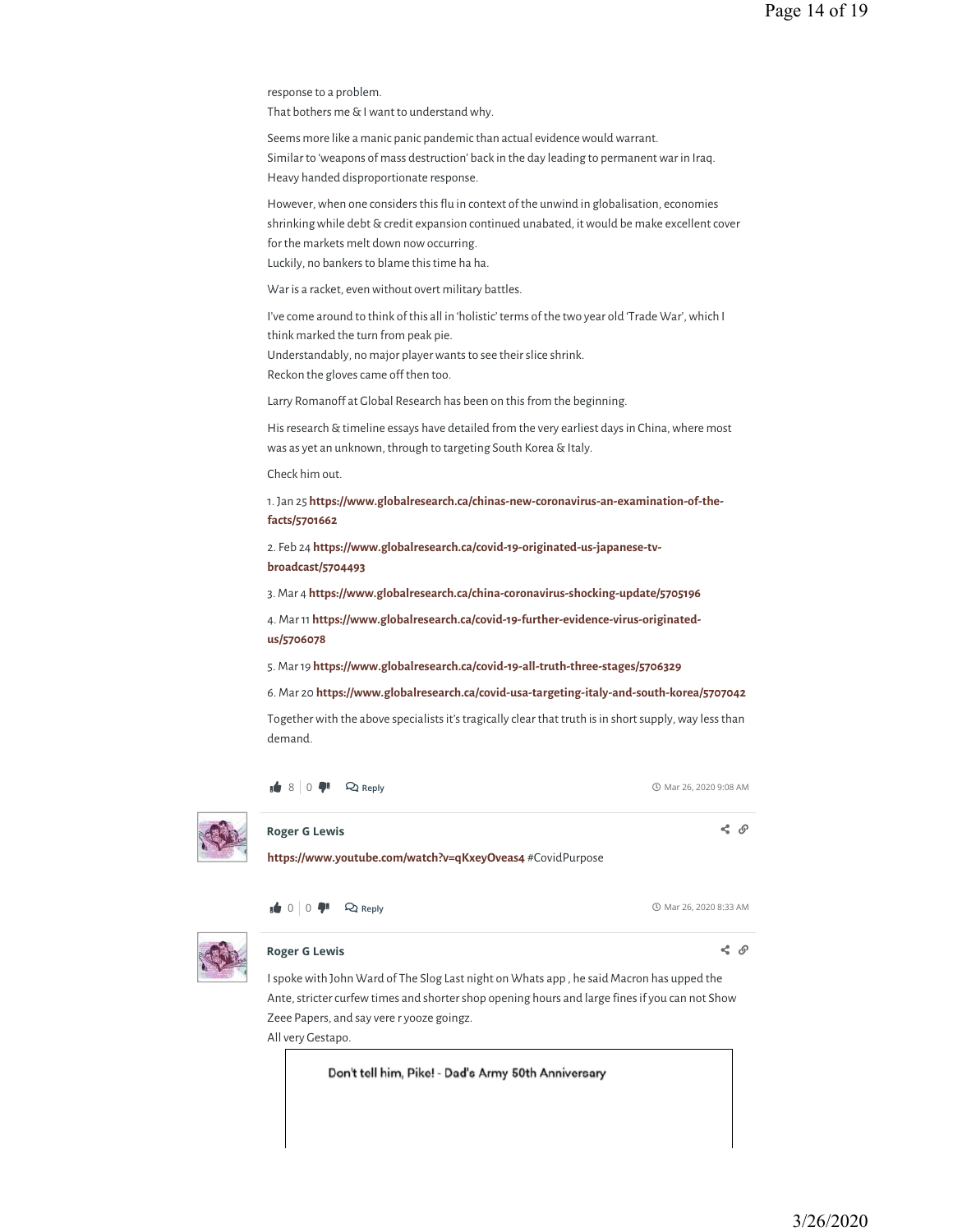**https://notthegrubstreetjournal.com/2020/03/26/covid-19-is-it-the-new-cyclone-b-fromdont-tell-him-pike-to-dont-mention-the-war-the-last-taboo-and-do-carrots-help-you-seein-the-dark-davidgraeber-financialeyes-joeblob20-debtbomb-domini/**

```
2 0 P Q Reply A Reply
```
 $\leq$   $\circ$ 

 $\leq$   $\circ$ 



**shirley**

Professor Dr. Tom Jefferson, britischer Epidemiologe, Berater der italienischen Nationalen Agentur für regionale Gesundheitsdienste in Rom

**https://blogs.bmj.com/bmj/2020/03/02/tom-jefferson-covid-19-many-questions-no-clearanswers/**

**0** -1 **P** Q Reply **Mar 26, 2020 7:39 AM** 



#### **Tim Drayton**

I have just had my regular daily listen to part of the BBC's Today radio programme. For the past several weeks, the coronavirus has been virtually the only story but today I noticed the balance was about 50-50 coronavirus v. other issues. Also, amazingly, a dissenting voice was given some airtime: a Conservative MP (sorry I don't remember his name) lamenting that the "herd immunity" approach would probably have been better and that the recession the current approach is going to cause my cost more lives than were saved by the lockdown – pointing to declining life expectancy in deprived parts of the UK. I get the feeling the media is about to change the narrative a little.



**5** Mar 26, 2020 7:36 AM



#### **Frank Speaker**

 $\leq$   $\circ$ 

The media will be crapping themselves that they'llbe held to account for the mass hysteria they've created and the millions of unemployed that will come marching to find them…so perhaps they're now rapidly back-peddling, we shall see.







# Dr. rer. nat. Stefan W. Hockertz

**https://www.achgut.com/artikel/fundstueck\_der\_naechste\_hochkaraeter\_ueberzogene\_mas snahmen\_ruinieren\_mehr\_**

**shirley**

 $\bullet$  0 0  $\bullet$   $\bullet$  Reply

 $\leq$   $\circ$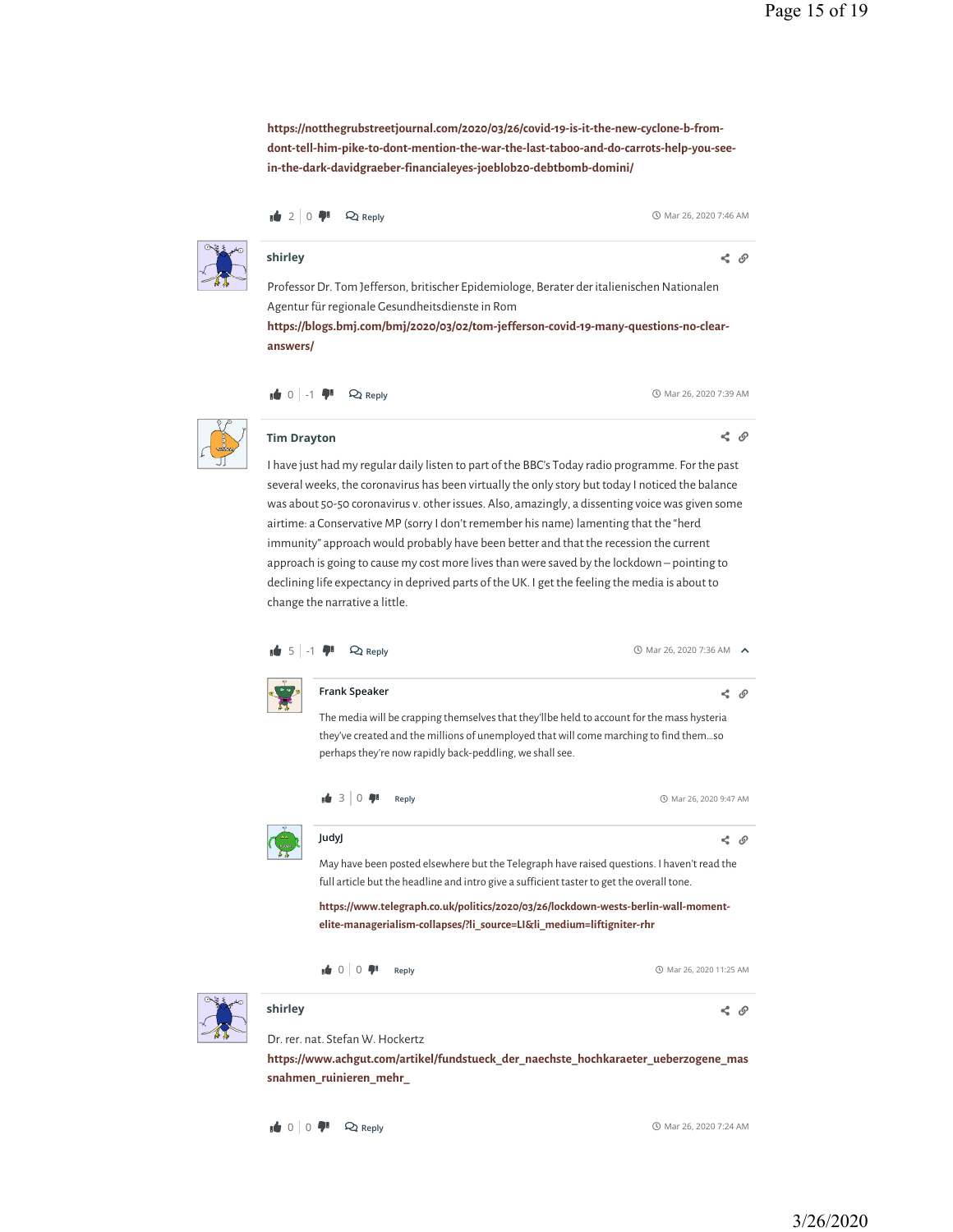

denies the real (and frightening) power relationships around them.

Many Leftwing people have long been fixated upon the idea of 'the people' getting hold of the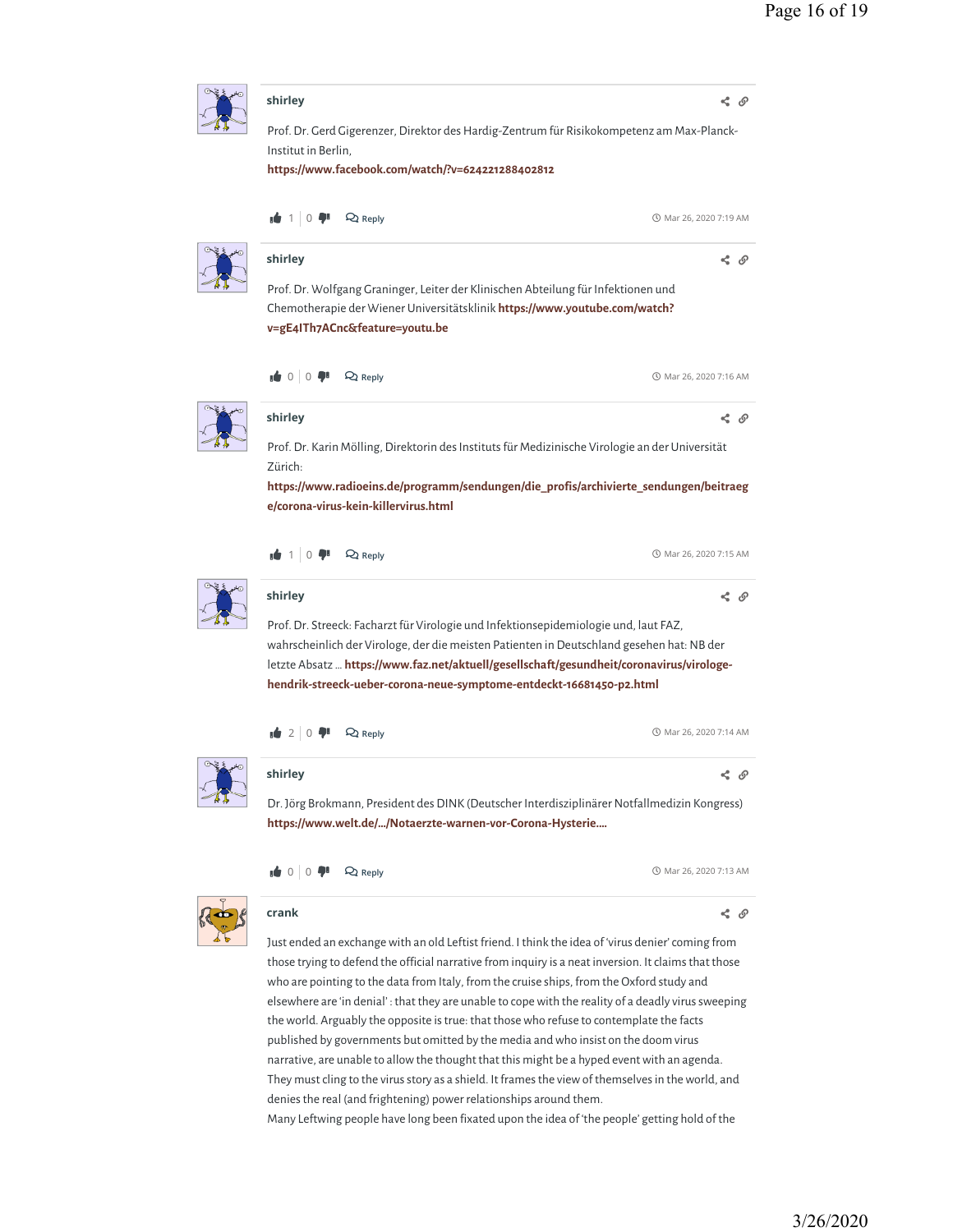means of production. They are somewhat deaf to the pleas of those of us who have tried to get more attention onto questions about the means of **distribution**.

A deep contemplation of money leads most thinkers who delve into the subject to some rather 'un-Leftwing places' though. Meanwhile bankers have had a lesser known role in assisting various Leftwing projects throughout the past 150years or so.

So we arrive at the absurd place where some on the Left hail events today as 'the resort to socialism in time of crisis'. The truth is that the interventions of the state will give people what is basically a short term ration ticket, whilst the central banks print gargantuan sums and hand it to the ultra wealthy, whilst our freedom is taken away.





**crank**  $\leq$   $\circ$ 

Nuts isn't it?

In truth some on the Left can and have. Cory Morningstar for example. They are few and far between though. Maybe the same could be said on the Right. I think every corner has a reason to believe the viral horror story : beliefs about depopulation, vaccines, defunded healthcare systems, etc. Beliefs won't make that CFR anything but what it is though (<0.1% ?)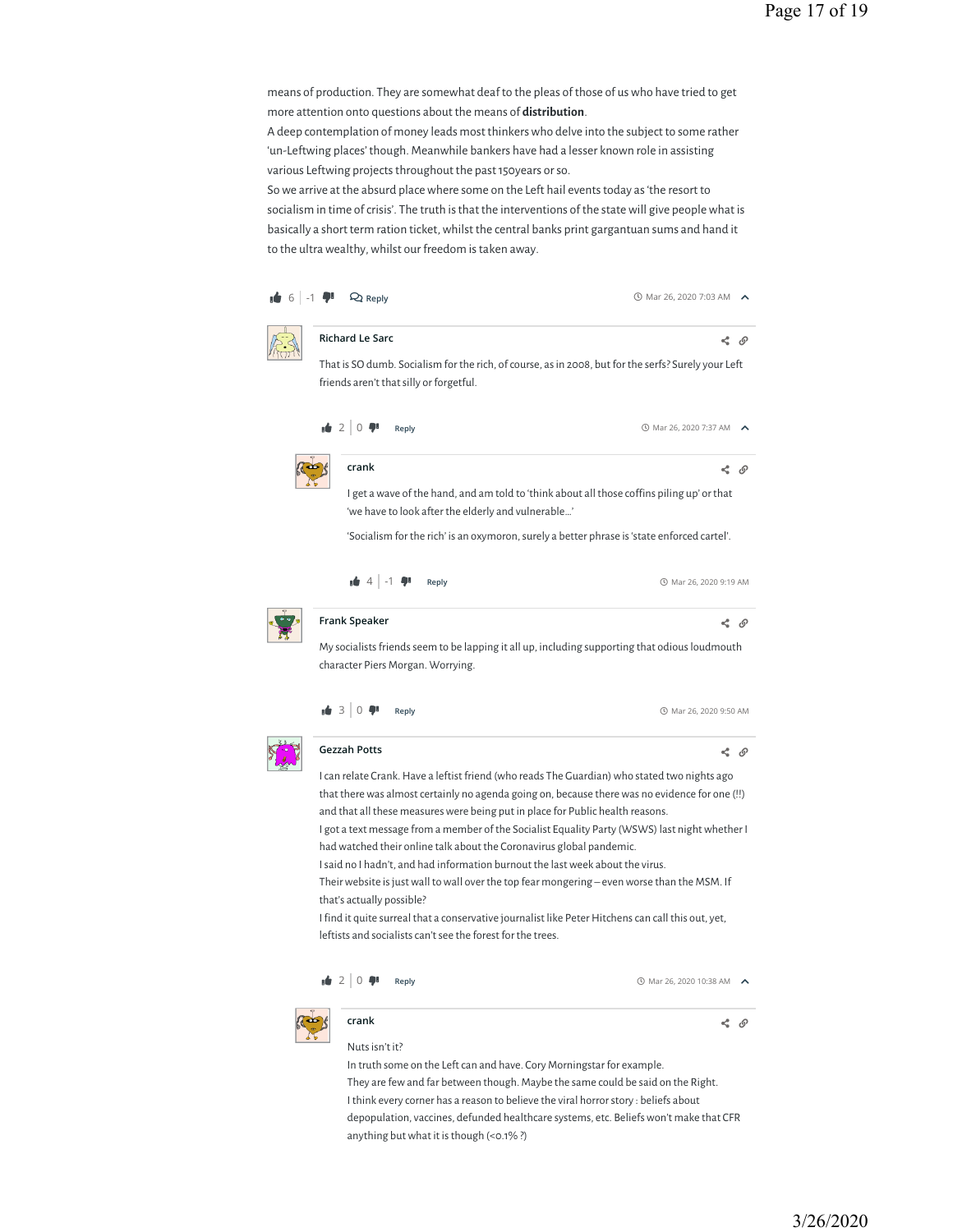|                                                                                       | <b>.6 0   0 ዎ</b> !<br>Reply                                                                                                                                                                                                                                                                 | <b>4 Mar 26, 2020 1:09 PM</b>   |  |  |  |
|---------------------------------------------------------------------------------------|----------------------------------------------------------------------------------------------------------------------------------------------------------------------------------------------------------------------------------------------------------------------------------------------|---------------------------------|--|--|--|
| <b>DunGroanin</b>                                                                     |                                                                                                                                                                                                                                                                                              | < ⊙                             |  |  |  |
| Always always the carrion eaters come to feast after the hunters have had their fill. |                                                                                                                                                                                                                                                                                              |                                 |  |  |  |
|                                                                                       | Here she descends now, see! clutching her little straw doll of the hunted prey, screeching like a<br>vulture who claims the comments and sits on top of them as she claims the hunt was hers!<br>If my stomach wasn't so full and it wasn't so early, i'd wander over and bite her head off! |                                 |  |  |  |
| 1 <sup>1</sup><br>$-2$                                                                | <b>Q</b> Reply                                                                                                                                                                                                                                                                               | <b>①</b> Mar 26, 2020 6:02 AM ▲ |  |  |  |
|                                                                                       | Petra Liverani                                                                                                                                                                                                                                                                               |                                 |  |  |  |
|                                                                                       | I can only infer that you are referring to me Dungroanin. You seem to have a set against me.<br>Perhaps you can explain why.                                                                                                                                                                 |                                 |  |  |  |
|                                                                                       | "Claims the comments and sits on top of them". There are hundreds of comments and still<br>counting, of course. Someone before you put a comment on top of mine and now you have<br>another one $-$ right at the top $-$ just for the moment  for what it's worth, of course.                |                                 |  |  |  |
| it.                                                                                   | What very nasty nonsense you spout and I find your gratuitous nastiness quite strange as I've<br>never said anything to you that I can imagine would warrant it or anything at all that warrants                                                                                             |                                 |  |  |  |
|                                                                                       | Gratuitous nastiness isn't welcome in the comments, Dungroanin. Please keep it to yourself if<br>you must experience it.                                                                                                                                                                     |                                 |  |  |  |
|                                                                                       | 4209<br>Reply                                                                                                                                                                                                                                                                                | <b>①</b> Mar 26, 2020 6:49 AM ▲ |  |  |  |
|                                                                                       | DunGroanin                                                                                                                                                                                                                                                                                   |                                 |  |  |  |
|                                                                                       | You talking to me? Flaxy?                                                                                                                                                                                                                                                                    |                                 |  |  |  |
|                                                                                       | You seem to have claimed the hat - it must fit.                                                                                                                                                                                                                                              |                                 |  |  |  |
|                                                                                       | I have not iniated this conversation, my policy with you is settled.                                                                                                                                                                                                                         |                                 |  |  |  |
|                                                                                       | DRDADE.                                                                                                                                                                                                                                                                                      |                                 |  |  |  |
|                                                                                       | I will post on your comments if I think the interlocutor has been hooked and you are<br>going ott.                                                                                                                                                                                           |                                 |  |  |  |
|                                                                                       | Keep jeering and carry on - don't expect further replies.                                                                                                                                                                                                                                    |                                 |  |  |  |
|                                                                                       | $\bullet 0$<br>Reply                                                                                                                                                                                                                                                                         | <b>4</b> Mar 26, 2020 1:11 PM   |  |  |  |
| <b>Darris</b>                                                                         |                                                                                                                                                                                                                                                                                              | < ∂                             |  |  |  |
|                                                                                       | What if the so-called coronavirus is as fake as the test for it and the media that hypes it.                                                                                                                                                                                                 |                                 |  |  |  |
| $\frac{1}{2}$ 11 0 $\frac{1}{2}$                                                      | Reply                                                                                                                                                                                                                                                                                        | <b>① Mar 26, 2020 5:47 AM</b>   |  |  |  |
|                                                                                       | <b>Load More Comments</b>                                                                                                                                                                                                                                                                    |                                 |  |  |  |
|                                                                                       |                                                                                                                                                                                                                                                                                              |                                 |  |  |  |
|                                                                                       |                                                                                                                                                                                                                                                                                              | $\circledast$                   |  |  |  |